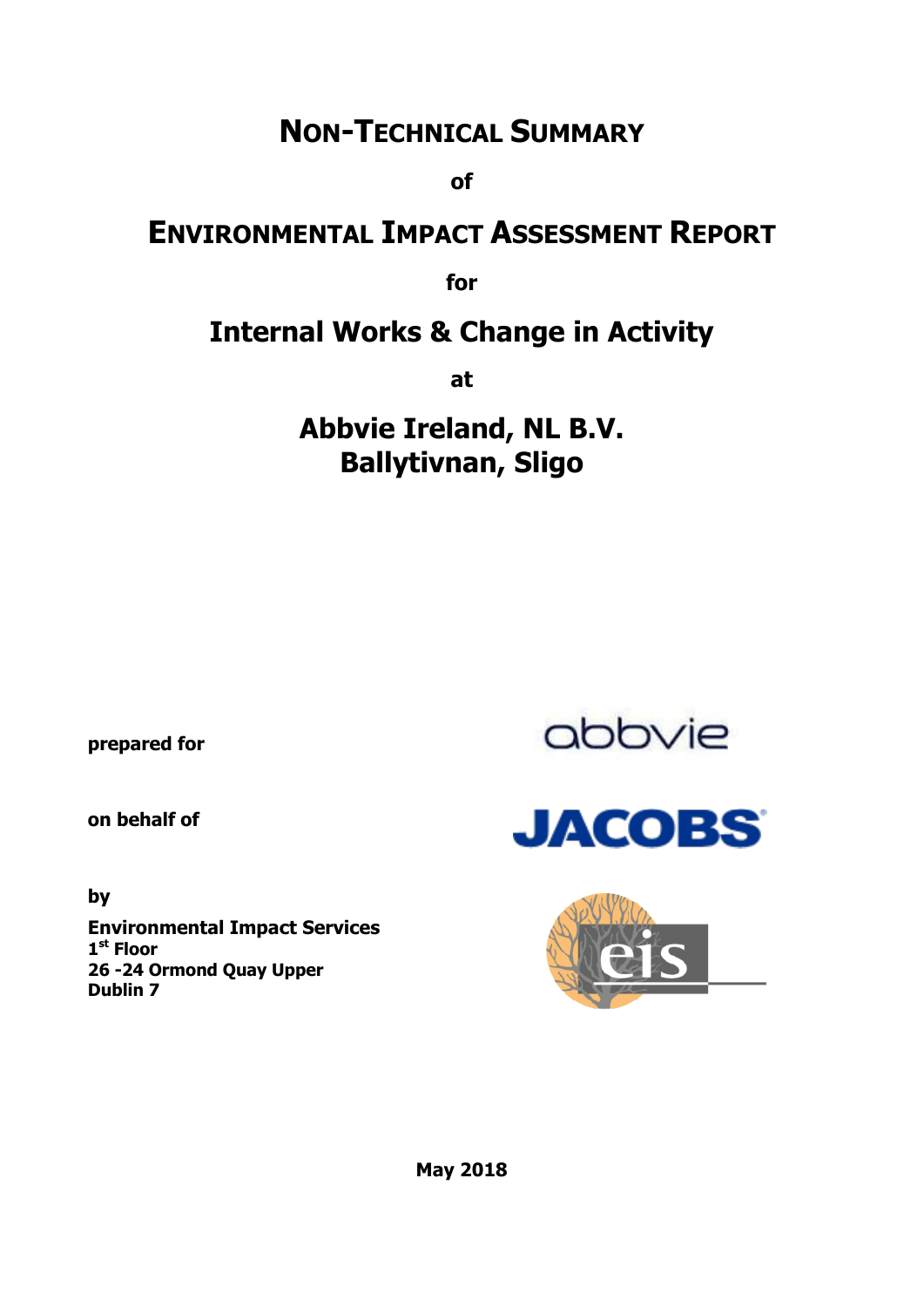| <b>Document Control</b> | <b>Author/Reviewer</b>                              | <b>Date</b>                  |
|-------------------------|-----------------------------------------------------|------------------------------|
|                         | <b>Prepared by</b> Paul Fingleton & Andrew Reynolds | various dates to 16 May 2018 |
| by                      | <b>Checked</b> Paul Fingleton                       | 16 May 2018                  |
|                         | <b>Status</b> Final draft for submission            |                              |
|                         |                                                     |                              |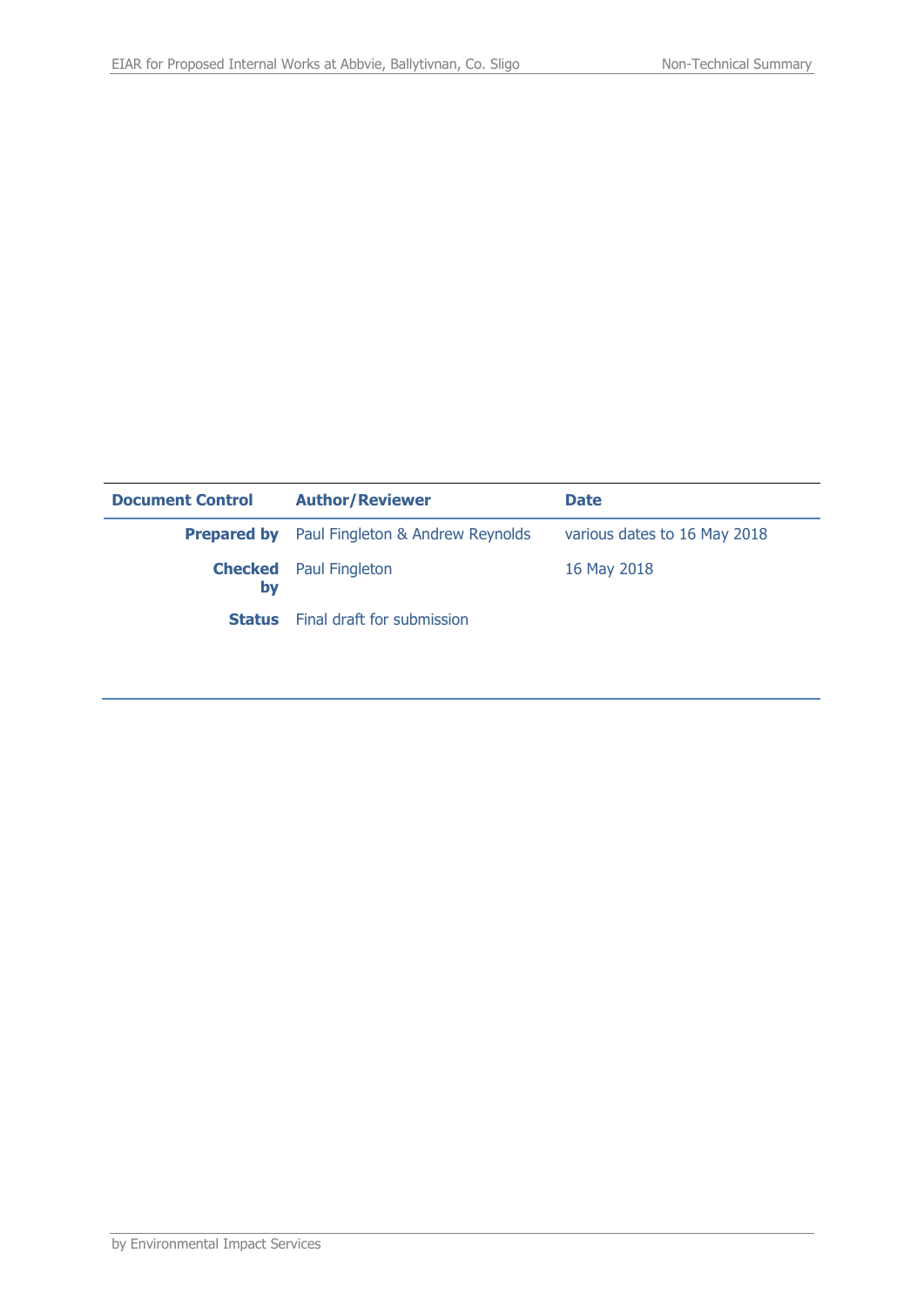## **1. BACKGROUND**

Abbvie Ireland, NL B.V. (hereafter referred to as Abbvie) intends to apply for permission for a development within its existing manufacturing facility at a site at Ballytivnan Co. Sligo.

#### **2. INTRODUCTION TO THE ENVIRONMENTAL IMPACT ASSESSMENT REPORT (EIAR)**

Planning Regulations require that certain types of projects be subject to an Environmental Impact Assessment as part of the planning consent process. The report on this assessment is called an Environmental Impact Assessment Report (EIAR). The purpose of an EIAR is to publicly provide information about the effects of the project on the environment *before* any decision is made.

An EIAR is usually prepared during the design stage of a project. This allows environmental experts to advise the designers about how to improve the project by avoiding future problems. Experience has shown that it is much better to try to avoid environmental problems at the design stage than to try to reduce or fix them after the project has been built.

An EIAR is prepared on behalf of the developer and must follow the legislation that sets out all of the information that needs to be contained in the EIAR. The legislation also sets out how the information is to be presented – so that all aspects of the environment are covered and so that the full effects of the project can be clearly understood.

It has been recognised that an EIAR can become quite large and complex in order to satisfy these legal requirements. This can make people feel unable to easily understand what the effects of the project will be. To try to address this problem, the regulations also require the preparation of a summary, in non-technical language, of the main content and findings of the EIAR.

The following pages provide a summary of the main information that is contained in this EIAR. It is laid out in the same order and using the same headings as the EIAR. If you feel that you need to know more about any topic that is summarised here you can look it up under the same heading in the main EIAR.

Here are explanations of a couple of key terms that are used and may need some clarification:

| <b>EIAR</b>                | <b>Environmental Impact Assessment Report</b><br>This is the document that shows the development will effect |  |
|----------------------------|--------------------------------------------------------------------------------------------------------------|--|
|                            | environment, describes the impacts                                                                           |  |
| <b>Mitigation Measures</b> | Steps taken to avoid, reduce or remedy unwanted effects                                                      |  |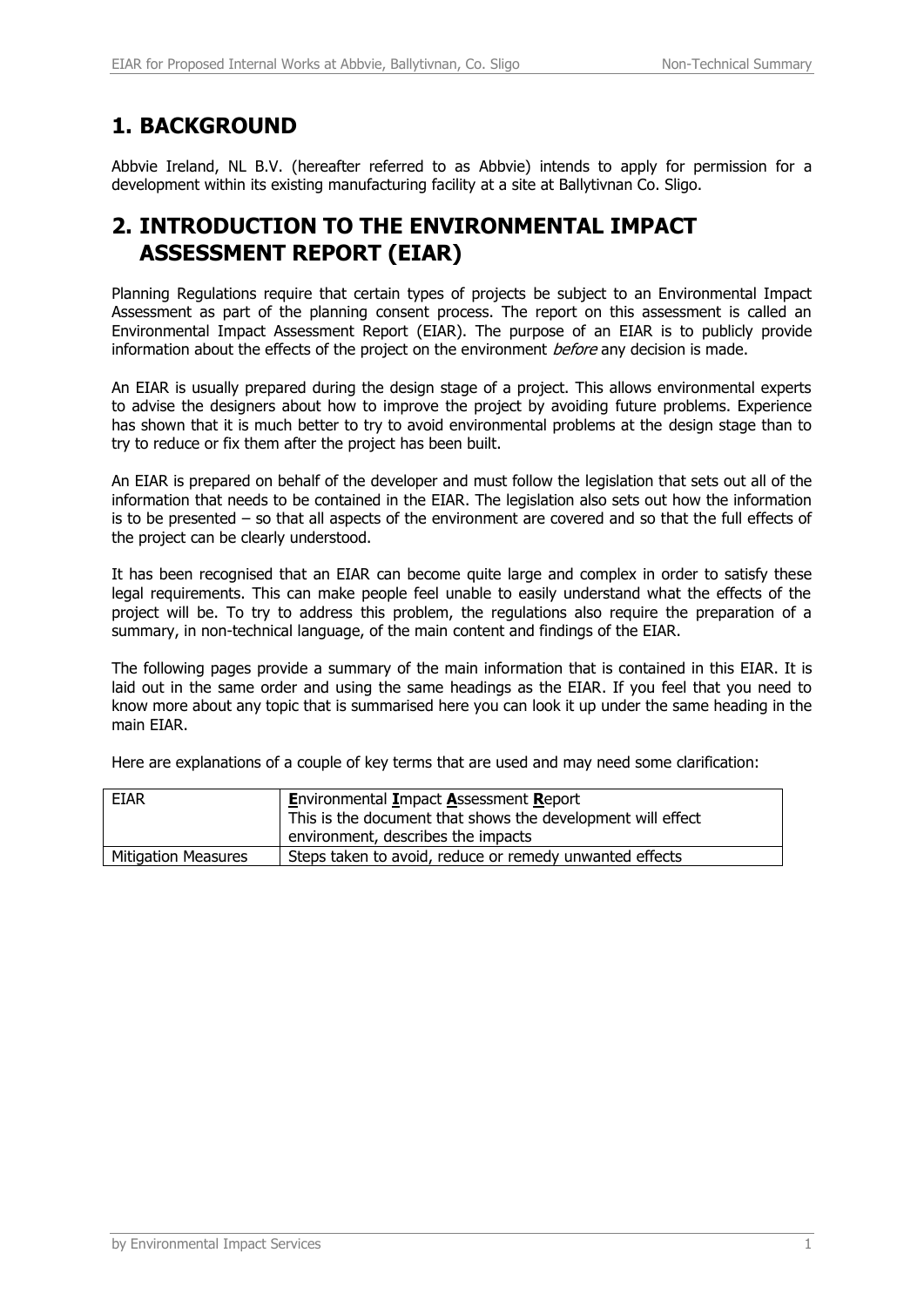## **3. THE PROPOSED DEVELOPMENT**

See Section 4 of the EIAR for full details

Descriptions of the proposed building development are contained in Section 4 of the EIAR as well as in the Planning Application Report that accompanies this application and on the Site Notices. These contain full details including dimensions.

The key elements of the proposed development are:

- Internal alterations to accommodate an integrated Bio-Chemical manufacturing facility sized 3,476 square metres  $(m^2)$ , within the existing Abbvie Ballytivnan building.
- New roof-mounted plant and Penthouse Louvres 1.8 m high and removal of existing roofmounted equipment .
- The construction of additional plant room internal mezzanines, sized 645 m<sup>2</sup> within the existing building and an external single storey extension sized 20  $m^2$  and 9.6 m high, located to the North of the existing facility.
- A revised yard layout, located to the North of the existing facility, including a new single storey electrical room extension sized 155  $m^2$  and 7.1 m high.
- The enclosure of an existing walled yard area with a new roof and cladding, sized 150 m<sup>2</sup>, to house chillers.
- The addition of 4 no. new boiler flues, 17.5 m high above ground level and 500 mm diameter.
- 2 no. new above-ground bunded waste water holding tanks, housed in a building sized 110  $m<sup>2</sup>$  and 9 m high, and associated tanker un-loading area.
- 2 no. bunded underground tanks housed in a building sized 75  $m^2$  and 4 m high.
- 3 no. cooling towers 9 m high. A nitrogen tank sized 8 m high and 2 m diameter, and an emergency generator and its associated diesel tank and its 10 m high stack.
- Site works include revised road and car parking layouts, additional temporary contractor related car parking for 109 cars located to the East of the existing electrical substation. Underground and over-ground utilities, landscaping and a landscaped berm. A single storey sprinkler pumphouse sized 24  $m^2$  and 6 m high. New sprinkler tank and site fencing.

The description included in Section 4 of this EIAR describes the proposal in more detail and the further details are included in the planning application documents and drawings which accompany this EIAR in the application for planning permission to Sligo County Council.

It is envisaged that the construction of the facilities will take approximately 16 months including internal works. An outline Construction Environmental Management Plan is separately included in the planning application document set and this provides information of the key elements of the construction stage including environmental controls.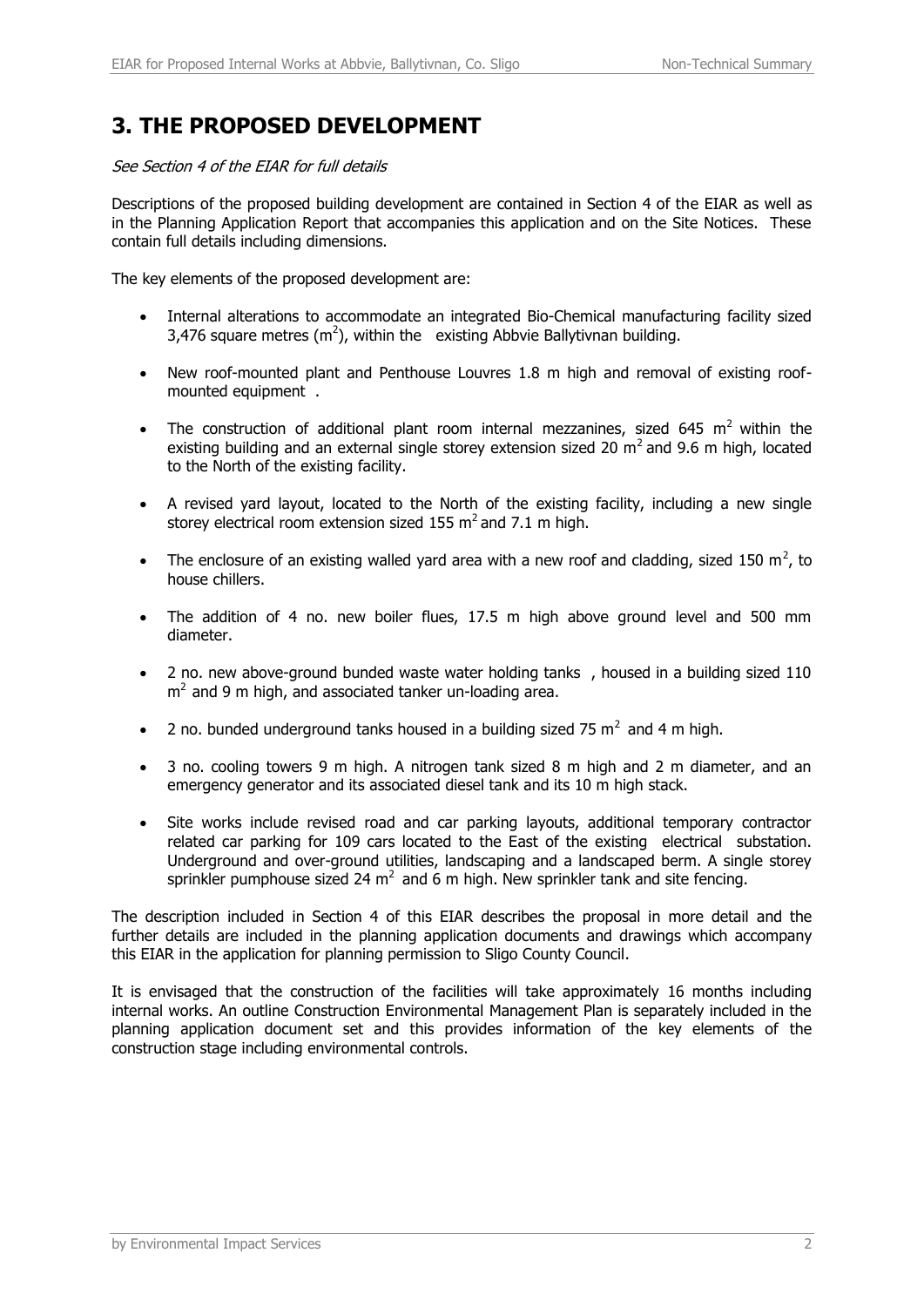EIAR for Proposed Internal Works at Abbvie, Ballytivnan, Co. Sligo Non-Technical Summary Non-Technical Summary



by Environmental Impact Services 3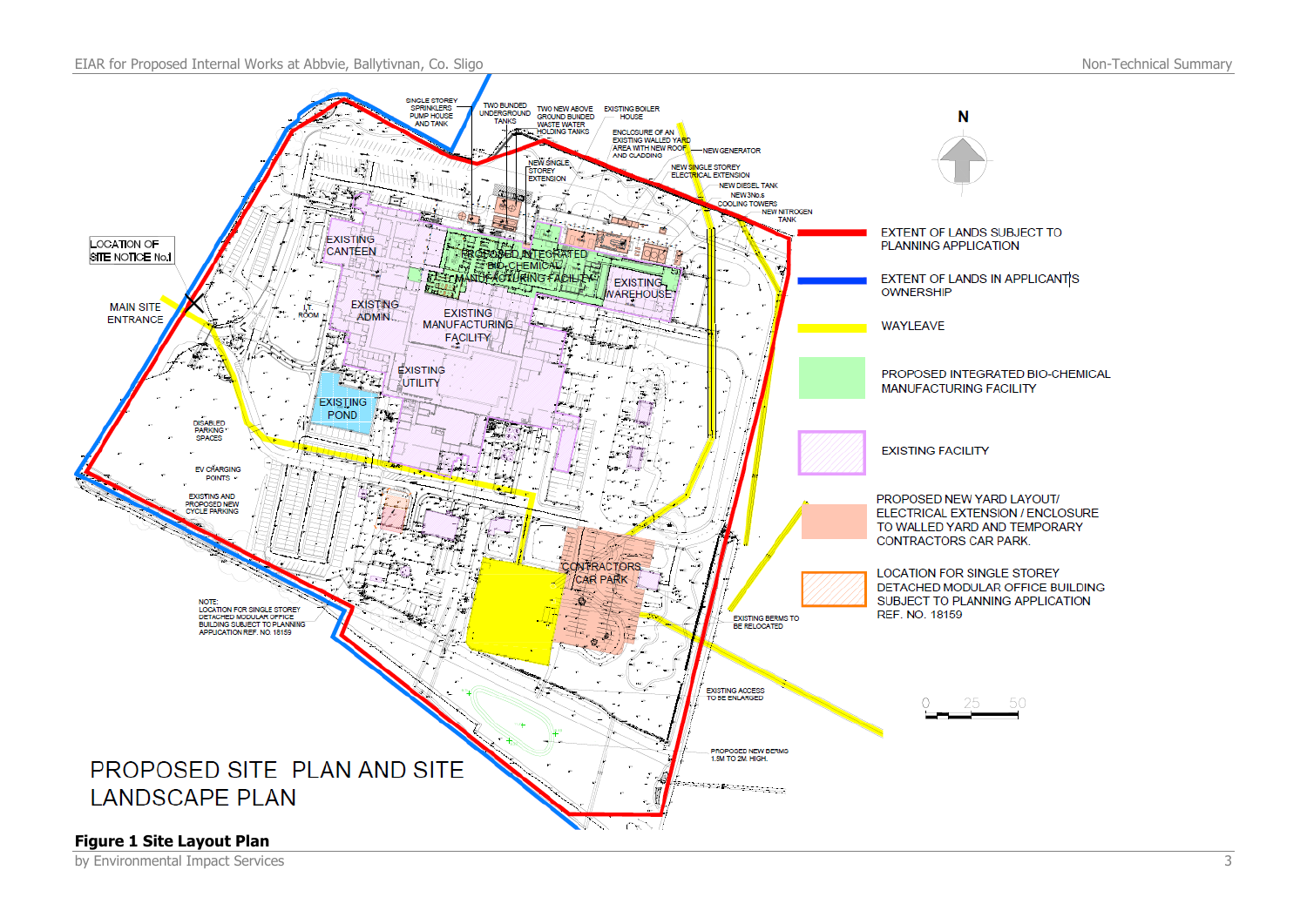# **4. ENVIRONMENTAL EFFECTS**

The following headings provide a summary of the findings about each of the environmental topics that are examined in the EIAR.

#### **5. POPULATION & HUMAN HEALTH**

See Section 5 of the EIAR for full details

The project will create new jobs – both on the site and in other existing businesses in the locality and region. This will have a positive long term impact by ensuring that the economic and social benefits associated with the site will continue into the future.

The findings of each specialist section on water, air, and traffic were examined to see if there could be any effects on human health – both during building and day-to-day operations - and none were found.

The project will cause no significant adverse impacts on the population or on human health.

## **6. BIODIVERSITY (FLORA AND FAUNA)**

See Section 6 of the EIAR for full details

This topic examines the effect on animals and plants and the places that they need to live (habitats) on the site and in the surrounding area – both during building and day-to-day operations.

The site has low ecological value given the current site usage. The site itself and its vicinity have been determined to have low ecological value both at landscape and local scales. A stream at the South East of the site flows into Sligo Bay approximately 1.4km to the West of the site. Sligo Bay is a protected ecological site. Potential effects on this site are addressed in both the EIAR and in the accompanying Appropriate Assessment (screening) report and it is shown that no effects will occur.

Given the low ecological value of the receiving environment and the current site usage, the potential impacts to ecological processes are negligible. Following the management measures detailed in the project description and within the Outline CEMP, potential impacts to the biodiversity of the existing environment are foreseen to be very low.

In summary, there will be no significant impacts on biodiversity.

## **7. LAND, SOILS, GEOLOGY & HYDROGEOLOGY**

#### See Section 7 of the EIAR for full details

This topic examines the effects on the land, soils, geology and hydrogeology  $-$  both during construction and day-to-day operations.

These were assessed using records of drilling and testing wells on the site. There is no evidence of contamination. The test results were used to estimate whether building or operating the project could affect water under or near the site.

In summary, the assessment found that, once properly built and managed, then both the construction and the day-to-day operations of the development will not cause any risks to land, soils, geology or hydrogeology.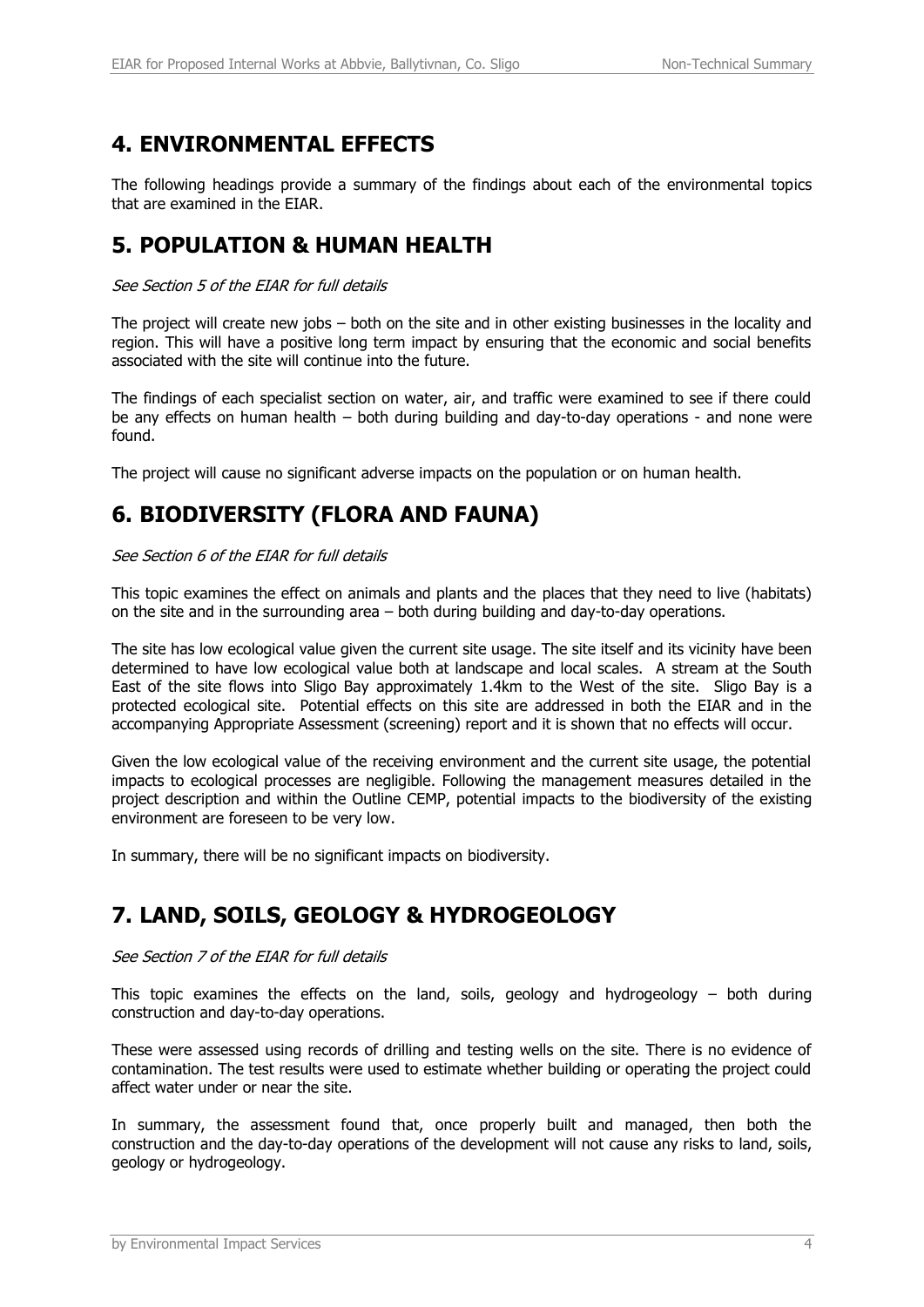## **8. WATER & HYDROLOGY**

#### See Section 8 of the EIAR for full details

This section examines the effects of the project on all aspects of water quality in local streams and rivers – both during construction and day-to-day operations. It also examines the effects of the waste water that will be generated by the development.

A small stream called the Shannon Eighter flows adjacent to the South-Eastern site boundary and this flows into Sligo Bay approximately 1.4 km to the South-West of the site. The proposal has been carefully planned to avoid potential effects on this watercourse during the construction or operational phases.

A flood risk assessment was also carried out and it found that due to the development being primarily being within an existing building on site with minimal increases in hard surfaces, the project poses no flooding risk.

In summary, the assessment found that, once properly built and managed, then both the construction and the day-to-day operations of the development will not cause any risks to water quality or risk of flooding.

#### **9. AIR QUALITY & CLIMATE**

See Section 9 of the EIAR for full details

Existing air quality is generally well within the National and European Union (EU) air quality standards.

Calculations were made about emissions to air, mainly from new vents, based on the design and layout of the project.

In terms of the existing air quality environment, baseline data and data available from similar environments indicates that levels of nitrogen dioxide are generally well below the National and European Union (EU) ambient air quality standards.

Construction dust emissions have the greatest potential to impact air quality during the construction phase. A series of mitigation measures have been suggested and outlined in the CEMP. Once these are implemented fugitive emissions of dust from the site will be imperceptible, temporary and reversible, posing no nuisance at nearby receptors.

The impact to climate as a result of vehicle and machinery emissions during the construction stage are predicted to be short-term and imperceptible. The indirect greenhouse gas emissions from the developments electricity requirements during the operational stage may have an impact on climate but it is predicted that it will be long-term and imperceptible

As demonstrated by the dispersion modelling results, pollutant concentrations arising from the proposed development operational are compliant with all National and EU ambient air quality limit values and, therefore, will not result in a significant impact on human health.

The results of the air quality & climate assessment show that the effects of the proposed development on air quality & climate will be insignificant.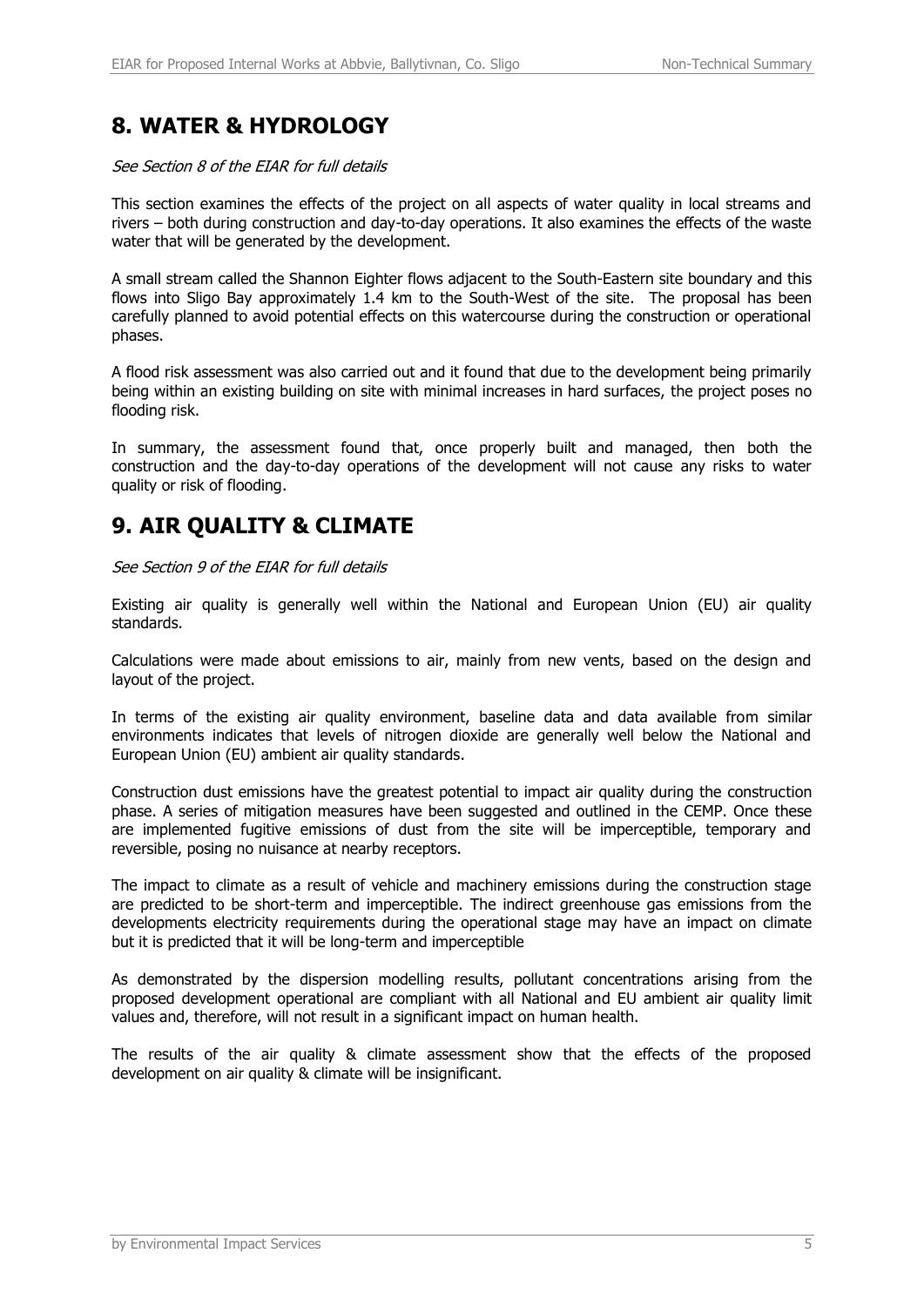#### **10. NOISE & VIBRATION**

See Section 10 of the EIAR for full details

This section examines the effects of noise and vibration on the surrounding area. It examines both the construction phase (which will happen for about 16 months) as well as the day to day noise and vibration of the project.

Calculations were made based on the design and layout of the project – taking account of the results of the surveys of existing noise levels.

The assessment found that the day-to-day operations will not impact on local noise sensitive locations sufficiently so as to be likely to cause a disturbance.

The assessment also found that once the construction phase is properly managed, then construction noise and vibration will not cause any significant impacts.

In summary, once properly built and managed, then neither the building phase nor the day-to-day operations will cause any risks due to noise or vibration.

#### **11. LANDSCAPE & VISUAL**

See Section 11 of the EIAR for full details

The proposed development has no significant visibility on account of distance from viewing points, combined with existing layers of mature planting. On the basis of the analysis there is no potential for any of the proposed development to give rise to any significant effects on the appearance or character of the surrounding landscape, nor will it be visible from any views from any public roads.

There is no likelihood of adverse effects on the appearance or character of the landscape, nor will it be visible from any views from any public roads, as a result no mitigation measures are required. However, to ensure that the existing mitigation factors are sustained, the development will be carried out in accordance with the design and detail submitted with this application, new materials and finishes will be similar to those already used on the site and the existing mature tree and shrubs at the site boundaries will be retained and replaced as required.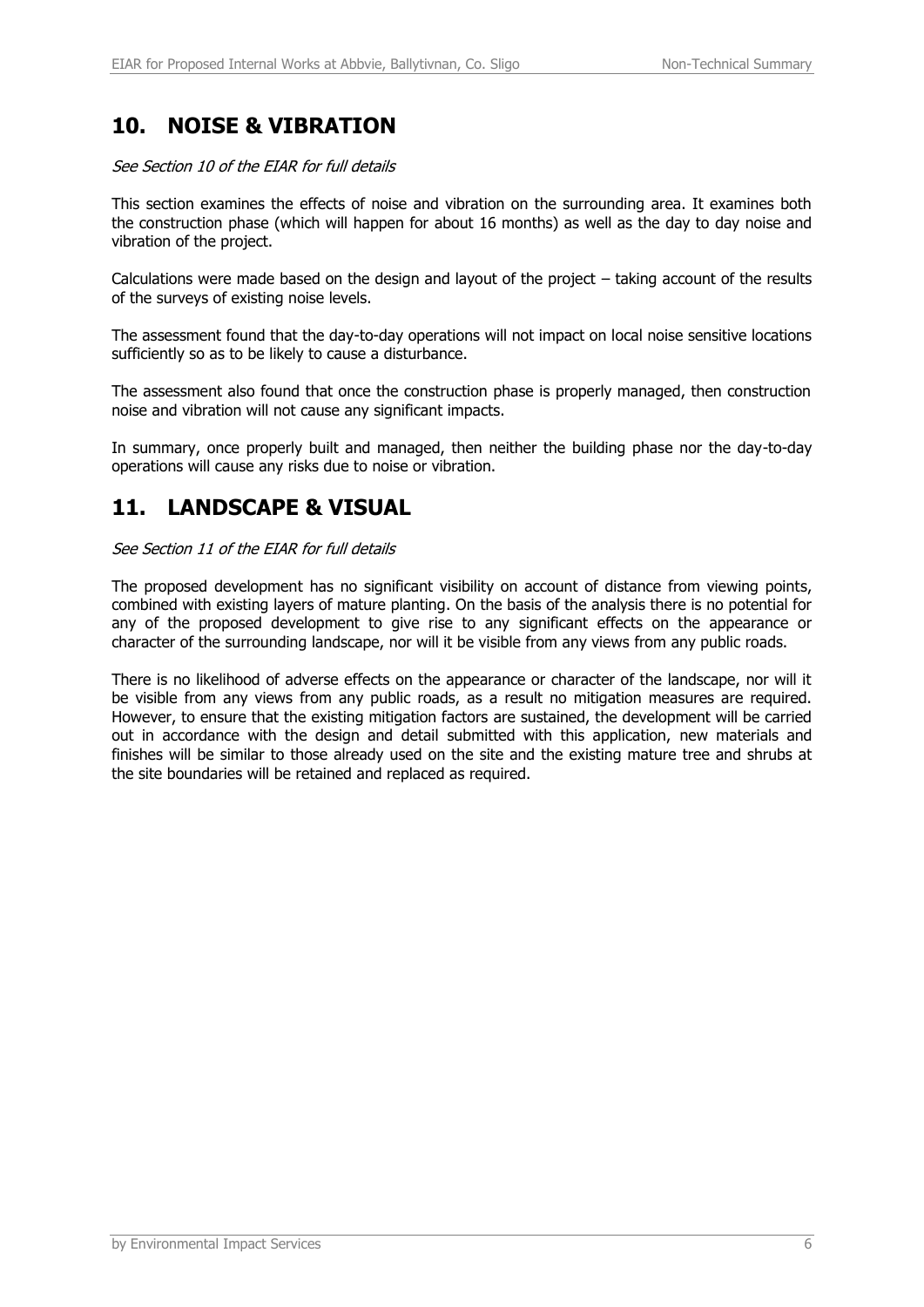## **12. MATERIAL ASSETS**

See Section 12 of the EIAR for full details

Material Assets is generally taken to refer to the built infrastructure. Most such impacts are dealt with under the other headings of this EIAR – such as water services and traffic which are addressed in Sections 8 and 14.

Provision of water supply, waste water, electricity, telecoms, will not cause any significant environmental effects.

#### **13. TRAFFIC & TRANSPORTATION**

See Section 13 of the EIAR for full details

During the building of the project, it is predicted that there will be a temporary increase in traffic levels during the 16 month construction period. A Construction Traffic Management Plan to be agreed with Sligo County Council, will help to mitigate traffic impacts and ensure that the majority of HGV deliveries can take place at off-peak parts of the day.

The day-to-day effects have also been assessed and it has been found that as the traffic distributes from the Abbvie site entrance on the Old Bundoran Road through the traffic network, the impact decreases and the overall impact is considered low.

It is considered that the predicted increases in network traffic as a result of construction and operation of the development will be of negligible impact and therefore no intervention or physical mitigation is required. A Mobility Management Plan has been developed and will encourage workers to make use of the walking, cycling and public transport opportunities around the site.

In summary, once properly built and managed, then neither the construction phase nor the day-to-day operations will cause any significant effects on traffic.

#### **14. WASTE MANAGEMENT**

See Section 14 of the EIAR for full details

This topic examines the effects of waste that arises during the construction and the operation of the project.

The proposed development is located within the Local Authority area of Sligo County Council (SCC) and the Council is responsible for setting and administering waste management activities in the area. This is governed primarily by the Connacht-Ulster Region Waste Management Plan 2015 – 2021.

Waste materials expected to be generated at the site during the construction and demolition phase include off-cuts from cladding, timber, concrete, some asbestos as well as waste packaging. Excavation at the site is also likely to produce a small volume of hardstanding, made ground and subsoil, which will be required to be removed off site.

During the operational phase, the typical non-process waste material generated on a daily basis will comprise non-hazardous wastes such as dry mixed recyclables, mixed non-recyclables and organic (food) waste. Less frequent waste types will include batteries (hazardous and non-hazardous), WEEE (hazardous and non-hazardous) and fluorescent tubes. All non-process waste will be appropriately segregated. Process waste will consist of hazardous and non-hazardous waste streams and all process wastes will be appropriately segregated into these individual waste streams.